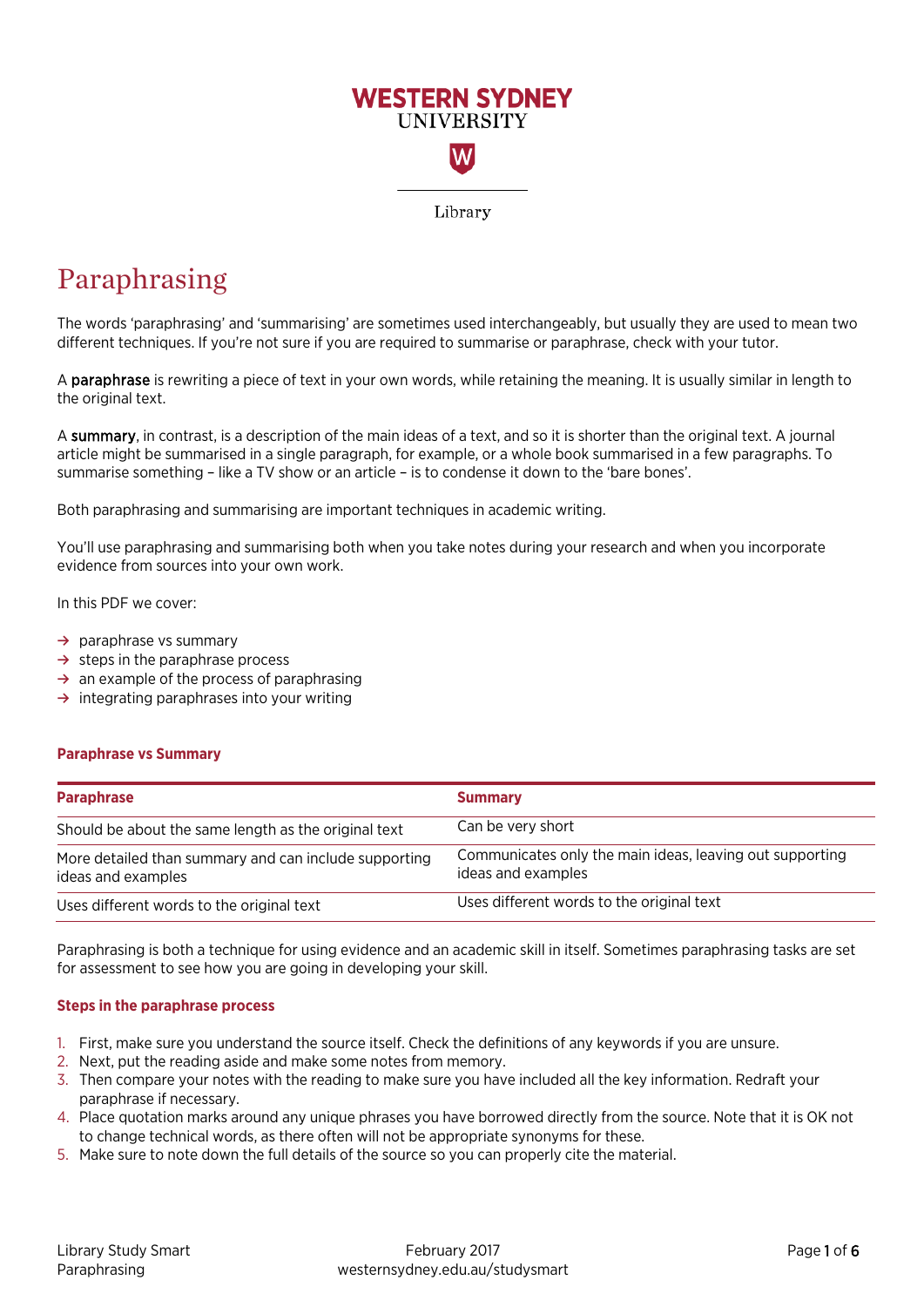## Examples of some paraphrasing techniques

- **→** Changing positive statements to negative statements and vice versa
- **→** Changing the words and word order
- **→** Leaving out unnecessary words and information
- **→** Changing the sentence structure
- **→** Preserving technical terms that don't have appropriate synonyms

Note that paraphrasing is **NOT** just changing the words around or substituting one or two words for synonyms.

Also, you cannot just look up each word individually in a dictionary or thesaurus and replace it with a similar word. You need to choose appropriate vocabulary and integrate your changes across the sentence or paragraph. Sometimes it might be tempting to use an online translation tool to produce a new version of a sentence or paragraph, but the result will usually not make sense.

## **The process of paraphrasing: an example**

Sample text from Lewis & Foley (2014, p. 61):

*The challenge for you as a student nurse is to move beyond mastering the skills of data collection to develop your confidence in analysing and interpreting findings, identifying and clustering abnormal data and determining nursing priorities. Although beginning nurses lack the depth of knowledge and expertise that experienced nurses have, they can still learn to improve their clinical judgement skills. Etheridge (2007) found that new nurse graduates learned to "think like a nurse" and develop confidence in making clinical judgements through multiple clinical experiences with a wide variety of patients, support from educators and experienced nurses, and sharing experiences with their peers. Making the most of clinical placements by seeking opportunities to develop these skills is essential in the transition from student nurse to beginning practitioner.*

#### Following the paraphrasing process

- 1. Check personal understanding. Are there any words you don't understand? Look them up.
- 2. Put the text aside and make some notes from memory. My notes, for example, might read:
	- **→** student nurse data -> analysis
	- **→** priorities
	- **→** lack of knowledge and expertise
	- **→** learning to think like a nurse
	- **→** develop confidence
	- **→** var. pts
	- **→** clinical placement opportunities on placement
- 3. Compare notes with the text. A lot of key information is missing, so I need to go through the text carefully and note the important parts, in particular the direct quotes.
- 4. Redraft paraphrase.

Let's do this redrafting one sentence at a time:

#### Sentence 1 from source

*The challenge for you as a student nurse is to move beyond mastering the skills of data collection to develop your confidence in analysing and interpreting findings, identifying and clustering abnormal data and determining nursing priorities.*

## First identify the technical words and language features:

- **→** nurse (there is no word that means exactly the same thing as nurse)
- **→** data collection
- **→** This text uses the second person to appeal to the reader on a personal level. Usually we don't use 'I' or 'you' in academic writing, so we need to change this to the third person.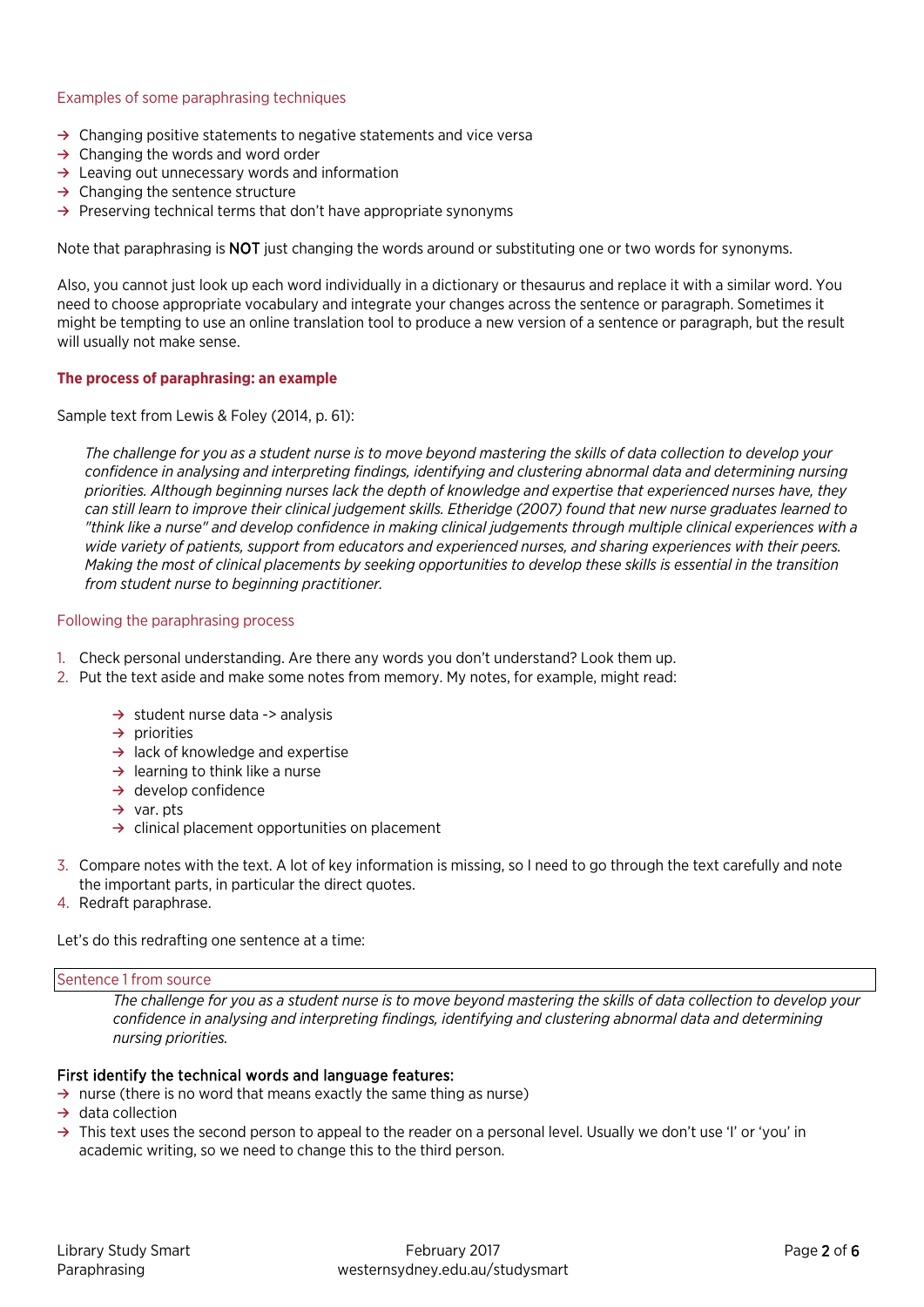## What is the key idea of this sentence?

*Student nurses need to progress from collecting data to being confident in analysing data to find abnormalities and prioritise tasks.*



Assess: This is both the key idea and a pretty good paraphrase. We'll keep it.

## Changes made:

- **→** 'move beyond' changed to 'progress'
- **→** 'data collection' changed to 'collecting data'
- **→** 'develop your confidence' to 'being confident'
- **→** Second person (you) changed to third (student nurses)
- **→** Singular 'a student nurse' changed to plural 'student nurses'
- **→** Structural change: The second part of the sentence was condensed into analysing data, finding abnormalities, and prioritising tasks.

#### Sentence 2 from source

*Although beginning nurses lack the depth of knowledge and expertise that experienced nurses have, they can still learn to improve their clinical judgement skills.*

#### Technical words:

- **→** nurse
- **→** clinical judgement

#### What is the key idea of this sentence?

*New nurses don't have much knowledge or experience but they can learn to improve.*



Assess: Contractions are informal, so expand 'don't' to 'do not'. The sentence doesn't specify what it is that nurses can learn to improve, so we should add more information.

*New nurses do not have much knowledge or experience, but they can still develop their clinical judgement.*

#### Changes made:

- **→** 'beginning nurses' to 'new nurses'
- **→** 'lack the depth of knowledge and expertise that experienced nurses have' rewritten as 'do not have much knowledge or experience'
- **→** 'although' replaced with 'but' and moved to second clause
- **→** 'learn to improve' changed to 'develop'
- **→** 'skills' omitted (but sense retained)

#### Sentence 3 from source

*Etheridge (2007) found that new nurse graduates learned to "think like a nurse" and develop confidence in making clinical judgements through multiple clinical experiences with a wide variety of patients, support from educators and experienced nurses, and sharing experiences with their peers.*

#### Technical words:

- **→** nurse
- **→** clinical judgement
- **→** patients

Note that this sentence contains a citation that you need to incorporate into your paraphrase.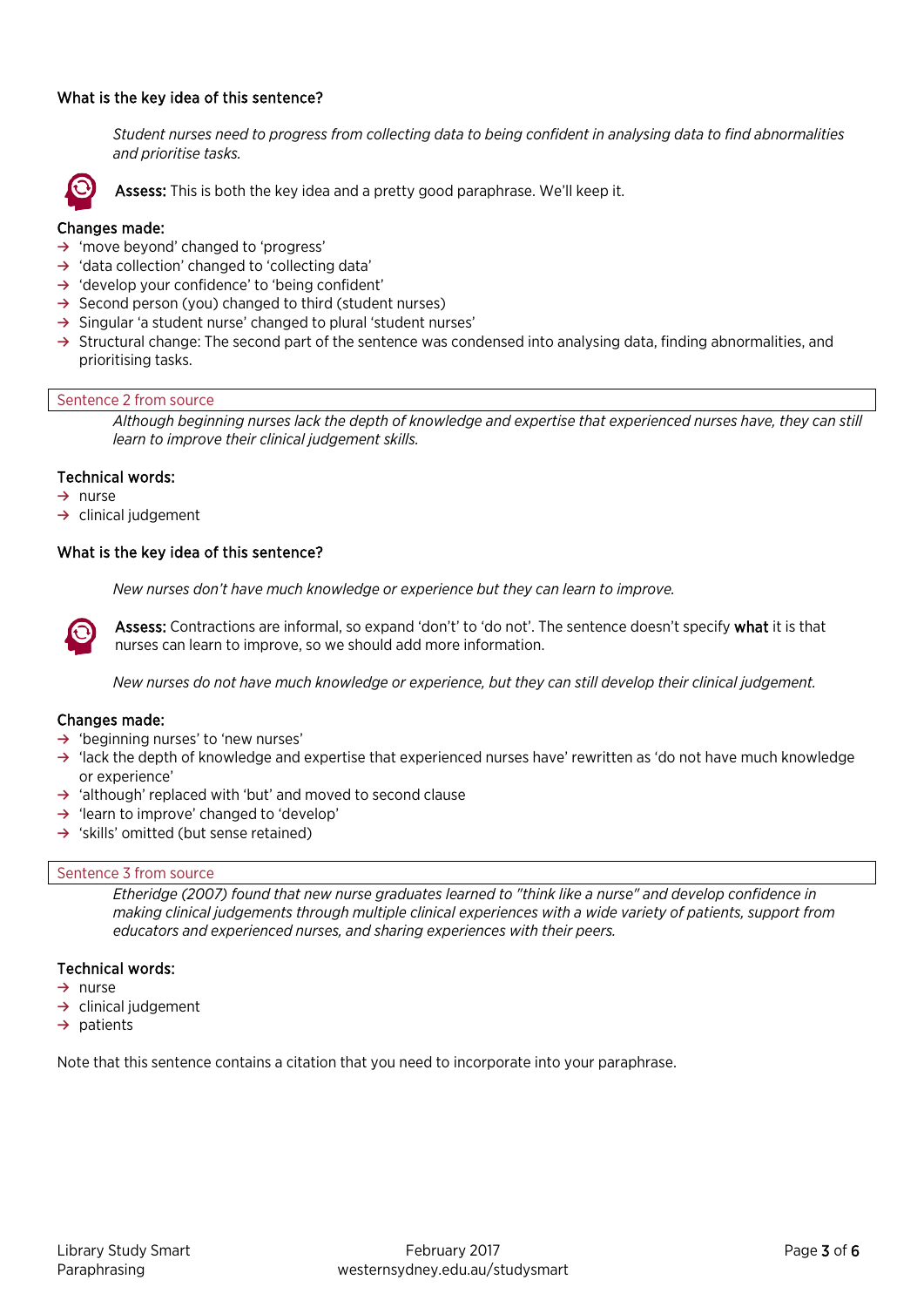## What is the key idea of this sentence?

*Etheridge learned that new nurses could 'think like a nurse' and enhance their confidence by gaining experience with patients, being supported by others, and discussing things that happened with their fellow nurses.*



Assess: This is a little informal. We need to add the year and make it a complete secondary citation, and change words such as 'things that happened'. We can keep the quotation 'think like a nurse' as long as we retain the quotation marks.

*According to Etheridge (2007, as cited in Lewis & Foley, 2014, p. 61), novice nurses can "think like a nurse" and gain confidence if they have experience with different patients, help from colleagues, and discuss experiences with their fellow nurses.*

## Changes made:

- **→** Added 'according to Etheridge' and formatted this as a secondary citation
- **→** 'new nurses' to 'novice nurses'
- **→** 'develop confidence' to 'gain confidence'
- **→** omitted 'in making clinical judgements through multiple clinical experience'
- **→** added conditional 'if' clause
- **→** 'a wide variety of patients' replaced with 'different patients'
- **→** 'support from educators and experienced nurses' changed to 'help from colleagues'
- **→** 'sharing experiences with their peers' replaced with 'discuss experiences with their fellow nurses'

#### Sentence 4 from source

*Making the most of clinical placements by seeking opportunities to develop these skills is essential in the transition from student nurse to beginning practitioner.*

## Technical words:

- **→** clinical
- **→** nurse

#### What is the key idea of this sentence?

*It's important to seek opportunities to improve skills during placement to transition from student nurse to novice health professional.*



Assess: This is a good summary of the key idea but too many words are similar to the original text. We can also restructure the sentence so the student nurse is at the beginning.

*Student nurses should look to improve their clinical skills during placement to assist in the passage to starting work.*

#### Changes made:

- **→** The sentence structure: 'making the most of clinical placements…' does not have a direct subject, only an implied subject. We have rewritten this as an active construction with 'student nurses' as the subject.
- **→** 'Making the most of clinical placements by seeking opportunities to develop these skills' changed to 'look to improve their clinical skills during placement'.
- **→** 'the transition from student nurse to beginning practitioner*'* changed to 'the passage to starting work'.
- **→** the concept that 'making the most' is 'essential' has been changed to improving skills being able 'to assist' in the transition to work. This is an alteration in meaning but only a small one; the key idea of the sentence has still been preserved.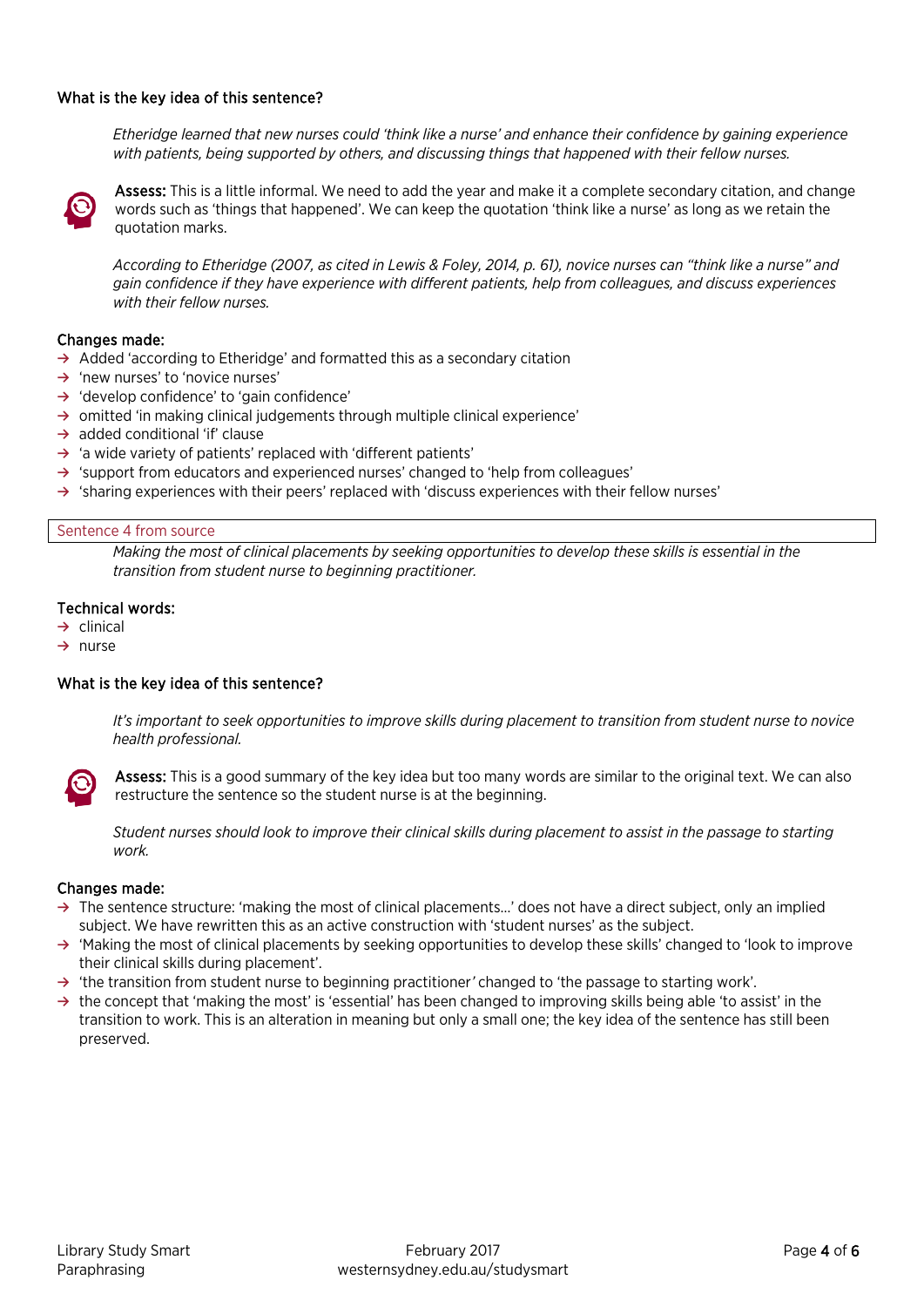Now let's compare the original text and our paraphrase:

## **Original text Paraphrase**

*The challenge for you as a student nurse is to move beyond mastering the skills of data collection to develop your confidence in analysing and interpreting findings, identifying and clustering abnormal data and determining nursing priorities. Although beginning nurses lack the depth of knowledge and expertise that experienced nurses have, they & Foley, 2014, p. 61), novice nurses can "think like a nurse" can still learn to improve their clinical judgement skills. Etheridge (2007) found that new nurse graduates learned to patients, help from colleagues, and discuss experiences with "think like a nurse" and develop confidence in making clinical judgements through multiple clinical experiences with a wide variety of patients, support from educators and experienced nurses, and sharing experiences with their peers. Making the most of clinical placements by seeking opportunities to develop these skills is essential in the transition from student nurse to beginning practitioner.*

*Student nurses need to progress from collecting data to being confident in analysing data to find abnormalities and prioritise tasks. New nurses do not have much knowledge or experience, but they can still develop their clinical judgement. According to Etheridge (2007, as cited in Lewis and gain confidence if they have experience with different their fellow nurses. Student nurses should look to improve their clinical skills during placement to assist in the passage to starting work.*



## Assess:

- **→** Have technical words been preserved?
- → Are the key ideas of the original text communicated in the paraphrase?
- → Is the paraphrase too close to the original or using too many of the same words?
- **→** Have direct quotes been appropriately referenced?
- **→** Is the paraphrase a cohesive and clear piece of writing?
- **→** Would you make any changes?

## **Integrating paraphrases into your writing**

Now that we've made a paraphrase of the source, how do we use it?

Imagine that you're writing an essay. The topic is:

*'Describe some of the challenges faced by student nurses, and ways that these challenges can be overcome.'* 

You have decided to discuss the essay topic in two parts: clinical challenges and personal challenges.

This is an example of how we can use our paraphrase of the paragraph in Lewis & Foley (2014) to discuss clinical challenges:

*Student nurses face multiple challenges in the clinical environment, but they are not impossible to overcome. Lewis and Foley (2014) note that new nurses do not have much knowledge or experience, but they can still develop their clinical judgement. Improvement can come from many avenues. According to Etheridge (2007, as cited in Lewis & Foley, 2014, p. 61), novice nurses can "think like a nurse" and gain confidence if they have experience with different patients, help from colleagues, and discuss experiences with their fellow nurses.*

Here we have integrated our paraphrases of sentences 2 and 3 into a coherent paragraph, with a topic sentence and context for the evidence from sources.